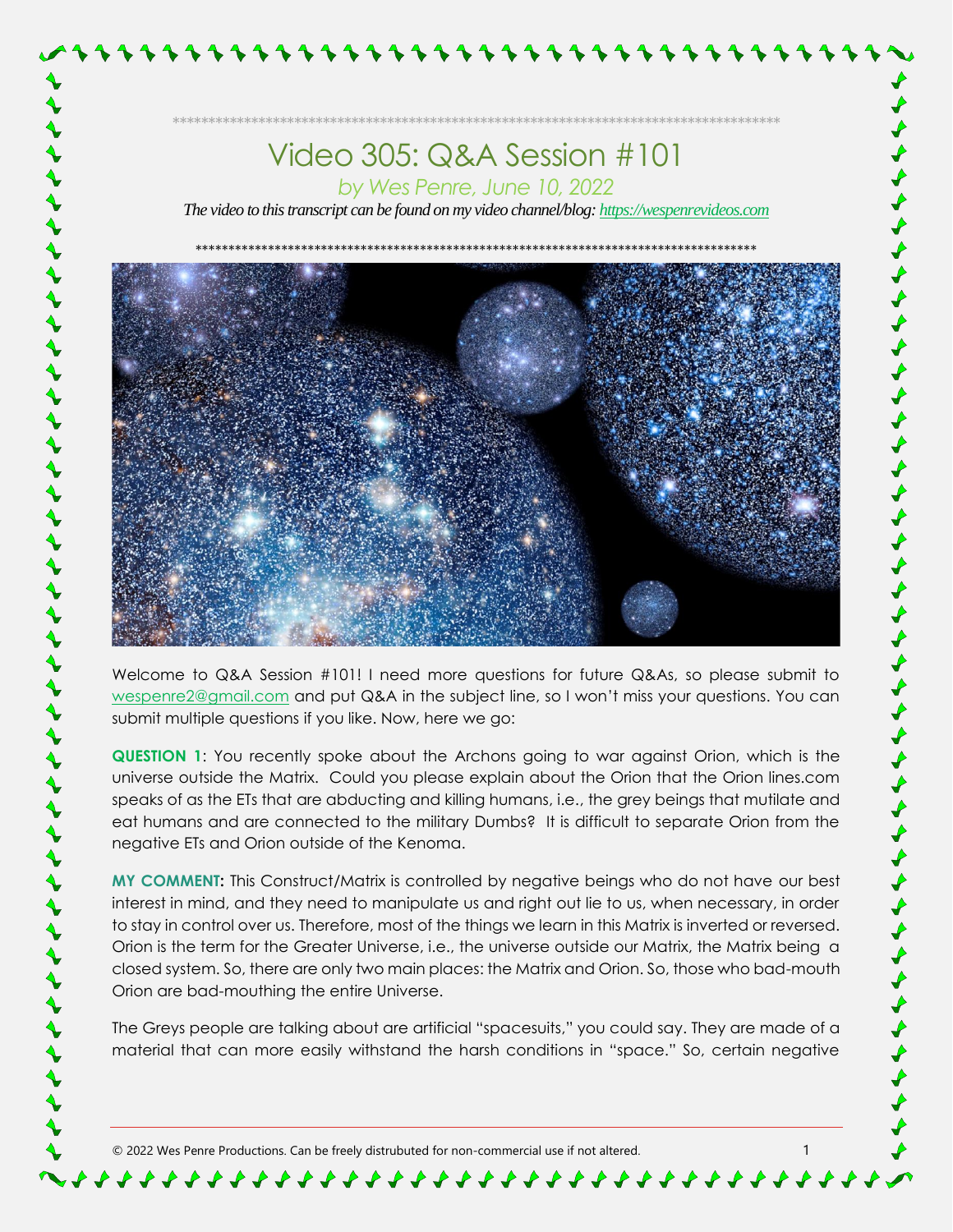entities/souls inhabit these spacesuits when roaming in the Matrix system. They don't eat or procreate—they are more like "worker bees" for those higher up in the ET community.

I would say that most alien abductions are done by the Military on behalf of the Khan Kings/Archons/Sirian Alliance. Very rarely are real ETs involved physically. False memories are then imprinted into the victim, who thinks they are being abducted by aliens. The Military is doing experiments for the purpose of the Singularity and because of orders coming from above, so to speak.

**QUESTION 2**: Is the Orion Universe located in the subquantum realm from the perspective of the Kenoma? You mentioned before that Orion is comprised of Dark Matter and Dark Energy.

**MY COMMENT**: Yes, you could say that. Orion, which is the "real" Universe, to use this term, is located in the nano world. The stars and galaxies you see in the sky are just 4% of the real universe, and it's superimposed in a sense. We are blind to 96% of the Universe, which exists on a nano level. To be able to see and perceive the entire Universe, i.e., Orion, we need to first leave the Matrix. In other words, the Greater Universe, Orion, exists on a soul level—the soul being of nano-size.

**QUESTION 3**: Hypothetically, if all the Archons, including Yaldabaoth, were suddenly destroyed/terminated permanently right now, what would happen to the Kenoma? Would it be destroyed suddenly?

**MY COMMENT**: The Kenoma/solar system would fall apart. The "darkness" here would turn into light, and our Construct would be absorbed by the Greater Universe. It would once again be part of the greater landmass, which I call Gaia, on which we, the Namlu'u/Aryan human race originated in 3D. So, the Kenoma would be destroyed, and everything inside here would be absorbed, including human bodies. In other words, everybody would experience physical death. See the Gnostic text, "On the Origin of the World," and scroll down to the section, "The Consummation of the Age." You find this text at gnosis.org. See transcript to this video for exact URL.<sup>1</sup>

**QUESTION 4**: I often hear people in the spiritual arena saying they are from different places like Arcturus, the Pleiades, or any other star system. It's a little confusing, we are all from source, not individual places. I get that we spend time in certain places and the memories are strong. Am I on the wrong track with my thinking?

**MY COMMENT**: It's true that we are all ultimately from Source, but we are also individuated units of consciousness, aka spirited souls. Therefore, souls can originate in different star systems and asterisms. Usually, soul groups or star races start out being born inside stars/suns. That's where souls are born and evolving. I know this is controversial because it does not correspond with mainstream astronomy and astrophysics, but to understand this better, I suggest reading my Wes Penre Papers at [https://wespenre.com.](https://wespenre.com/) Then it will make more sense. Nothing is what it seems and what we have learned in school, etc.

\*\*\*\*\*\*\*\*\*\*\*\*\*\*\*\*\*\*\*\*\*\*\*\*\*\*\*\*\*\*\*\*\*\*\*

<sup>1</sup> <http://www.gnosis.org/naghamm/origin-Barnstone.html>

 $\blacklozenge$  $\blacklozenge$  $\blacklozenge$ 

 $\blacklozenge$ 

 $\blacklozenge$ 

 $\blacklozenge$  $\blacklozenge$ 

 $\blacklozenge$ 

 $\blacklozenge$ 

 $\blacklozenge$  $\blacklozenge$ 

 $\blacklozenge$  $\blacklozenge$ 

 $\blacklozenge$ 

 $\blacklozenge$ 

 $\blacklozenge$  $\blacklozenge$ 

 $\blacklozenge$ 

 $\blacklozenge$ 

 $\blacklozenge$  $\blacklozenge$ 

 $\blacklozenge$  $\blacklozenge$ 

 $\blacklozenge$  $\blacklozenge$ 

 $\blacklozenge$ 

 $\blacklozenge$ 

 $\blacklozenge$ 

 $\blacklozenge$ 

 $\blacklozenge$ 

 $\blacklozenge$ 

 $\blacklozenge$ 

 $\blacklozenge$ 

 $\blacklozenge$ 

 $\blacklozenge$  $\blacklozenge$  $\blacklozenge$  $\blacklozenge$ 

© 2022 Wes Penre Productions. Can be freely distrubuted for non-commercial use if not altered. 2